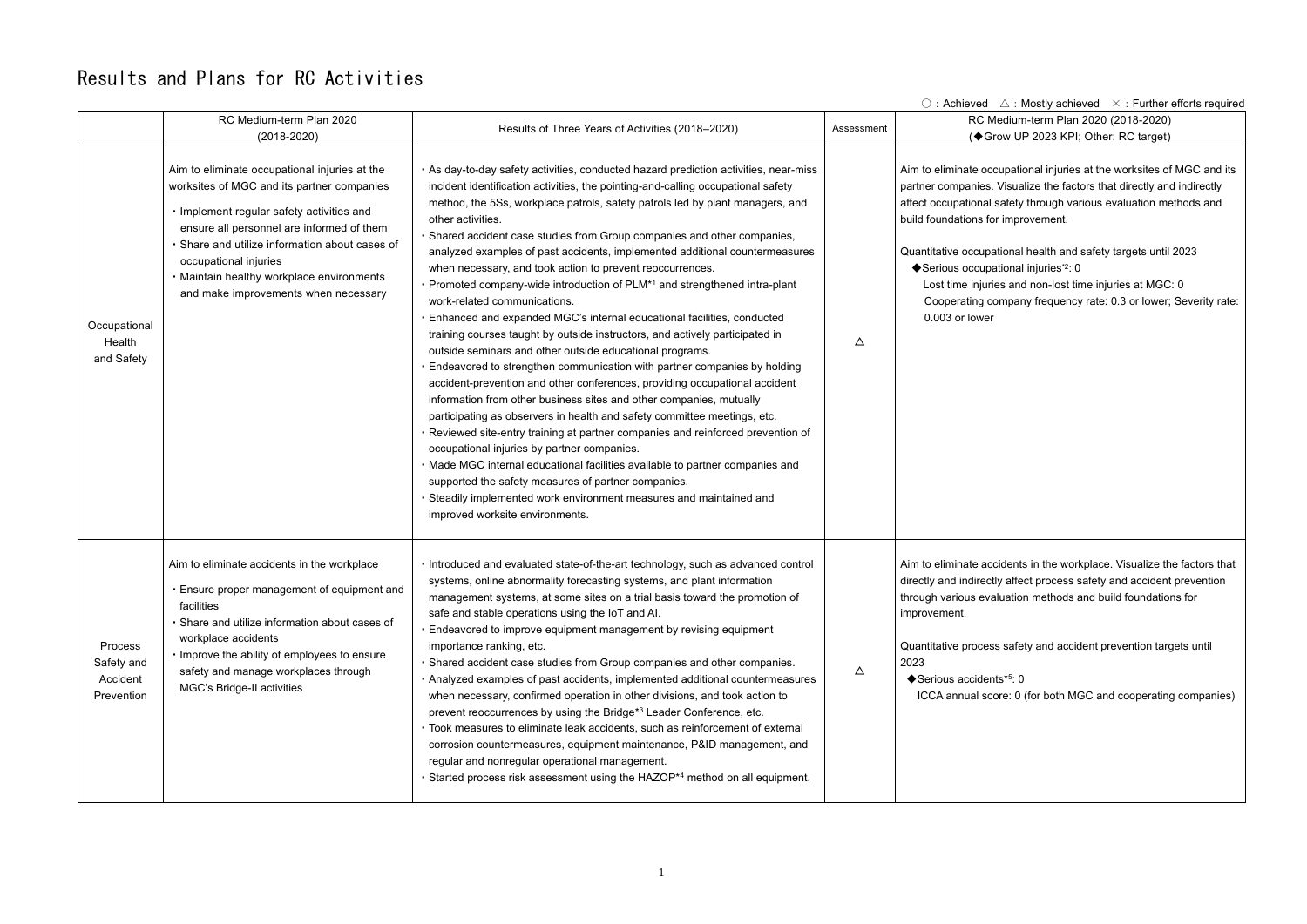m to protech the natural environment and contribute to ugh business activities. From those results, eputation in society. uantitative environmental conservation targets until enhouse gas (GHG) emissions\* by 28% compared  $\overline{3}$ IG emissions intensity\* by 19.9% compared to  $\,$ sly reduce emissions by 4,000 t-CO $_2$ e/year eliminate heavy oil used for in-house power and boilers, etc. (Mizushima Plant, Yokkaichi GHG emissions coefficient for purchased electric 5; Mizushima Plant) ↑ 10% renewable energy to purchased electric pusiness sites) s of waste emissions rate\*: 0.3% or less ses of substances subject to the Pollutant Release Register (PRTR) Act\* by 10% compared to 2020 e conservation

rate: 95% or higher risk (domestic manufacturing sites)

nservation Biodiversity" donation program: Total of 10

 $\mathbf x$  of "actual sites" of biodiversity: 1 installation

| (1) Energy intensity in fiscal 2020 was 98% of the fiscal 2013 level.<br>(2) The GHG emissions intensity in fiscal 2020 was 94% of the fiscal 2013 level.<br>The absolute value of GHG emissions in fiscal 2020, was 780,000 t-CO <sub>2</sub><br>equivalent, a reduction of 330,000 t-CO <sub>2</sub> equivalent compared to fiscal 2013.<br>(3) The waste zero emissions rate <sup>*6</sup> in fiscal 2020 was 0.51% for the non-<br>consolidated MGC. The target in the Medium-term Plan 2020 of 0.3% or lower<br>was not achieved.<br>(4) Emissions of substances subject to the PRTR Act in fiscal 2020 were 277 tons,<br>an increase of 21% compared to fiscal 2017. The target in the Medium-term<br>Plan 2020 of cutting emissions by 10% compared to fiscal 2017 was not<br>achieved. The main reason was an increase in production volume of some<br>products.<br>· Responded to CDP climate change questionnaires and CDP water security<br>questionnaires and responded to various surveys including The Nikkei Smart<br>Work Management Survey and Buna no Mori survey.<br>· Disclosed data relating to environmental impacts including water usage,<br>atmospheric protection, and water environment preservation data on websites.<br>• Added and announced for four eco-friendly products manufactured by the<br>MGC Group.<br>• Participated in the "Bookcase for Biodiversity," a donation program<br>implemented by the Japan Committee for UNDB (United Nations Decade of<br>Biodiversity) and donated book sets for four facilities. | Δ                                                                                                                                                             | Aim to protect the<br>communities throu<br>improve MGC's re<br>Qualitative and qu<br>2023*<br>(1) ◆ Reduce gree<br>to fiscal 2013<br>◆Reduce GH<br>fiscal 2013<br>1 Continuous<br>2 Completely<br>generation<br>Plant)<br>3 Reduce the<br>power (0.45<br>$\blacklozenge$ Introduce<br>power (all b<br>(2) Zero emissions<br>◆*Waste zero<br>(3) Reduce release<br>and Transfer R<br>(4) Water resource<br>*Water reuse ra<br>Identify water r<br>(5) Biodiversity cor<br>*"Bookcase for<br>instances<br>*Establishment |
|-----------------------------------------------------------------------------------------------------------------------------------------------------------------------------------------------------------------------------------------------------------------------------------------------------------------------------------------------------------------------------------------------------------------------------------------------------------------------------------------------------------------------------------------------------------------------------------------------------------------------------------------------------------------------------------------------------------------------------------------------------------------------------------------------------------------------------------------------------------------------------------------------------------------------------------------------------------------------------------------------------------------------------------------------------------------------------------------------------------------------------------------------------------------------------------------------------------------------------------------------------------------------------------------------------------------------------------------------------------------------------------------------------------------------------------------------------------------------------------------------------------------------------------------------------------|---------------------------------------------------------------------------------------------------------------------------------------------------------------|------------------------------------------------------------------------------------------------------------------------------------------------------------------------------------------------------------------------------------------------------------------------------------------------------------------------------------------------------------------------------------------------------------------------------------------------------------------------------------------------------------------------|
|                                                                                                                                                                                                                                                                                                                                                                                                                                                                                                                                                                                                                                                                                                                                                                                                                                                                                                                                                                                                                                                                                                                                                                                                                                                                                                                                                                                                                                                                                                                                                           | · Contribute to improving MGC's credibility and<br>Reduce total GHG emissions (CO <sub>2</sub> equivalent)<br>4. Reduce releases of substances subject to the |                                                                                                                                                                                                                                                                                                                                                                                                                                                                                                                        |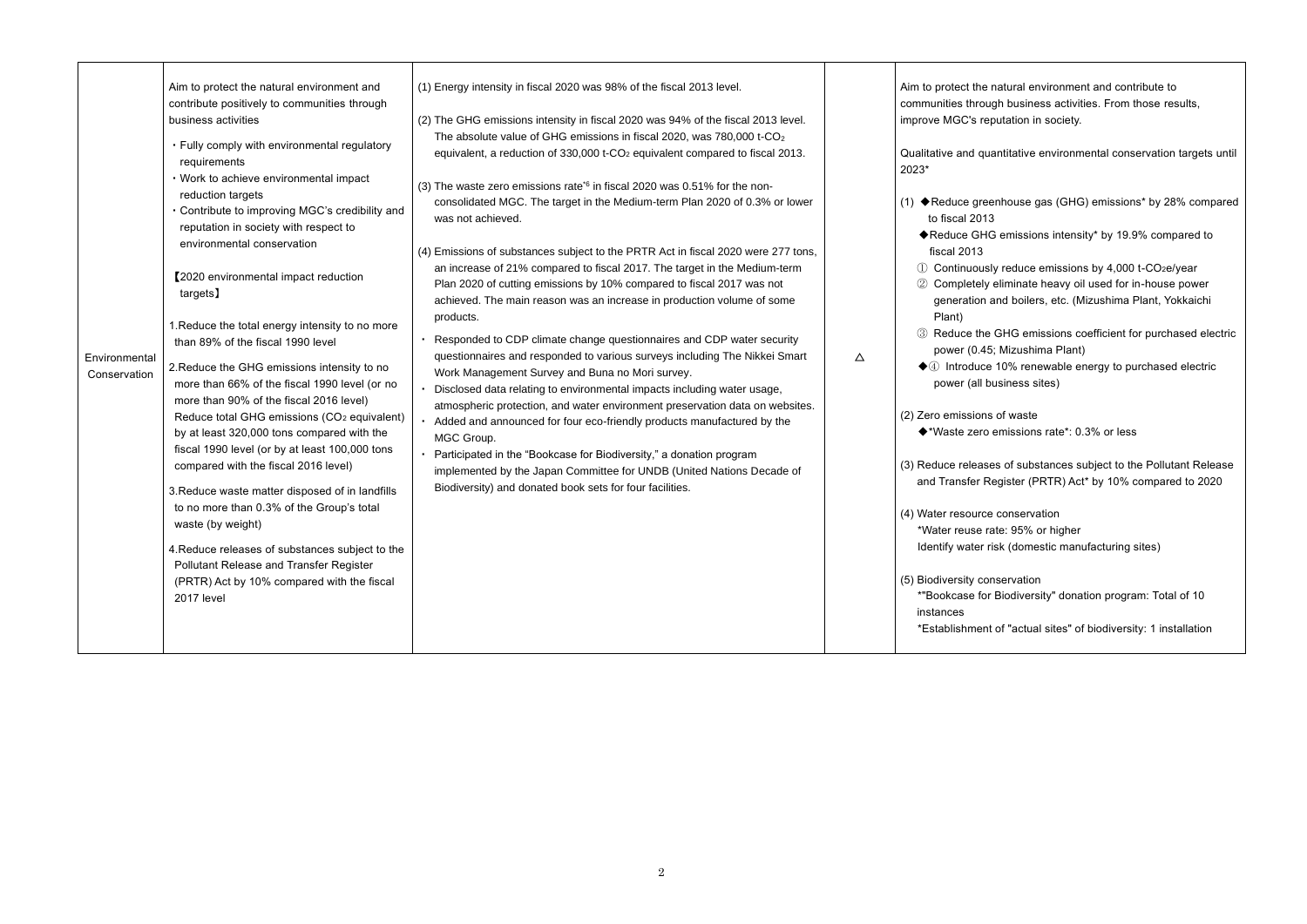ties and handling methods of chemicals and  $ct$  the safety and health of all handlers and the  $\overline{\phantom{a}}$ 

 $\frac{d}{dt}$  and product safety targets until 2023 $^{**}$ 

ed safety evaluations in product development

- product launches and market development: 100% f products)
- assessment and risk management of handled oing)
- ety training: 100% (percentage of members of the invironment and Safety Council)
- oplications and registrations are carried out in vith the chemical substance management laws and each country
- bstance registrations under the systems for of chemical substances in each country: 100%
- f products)
- I deployment of automated SDS production system and delivery of safety information (SDS): 100% f products)

accidents and problems when transporting and

lyze problems that occur when transporting and cals and distribute results to all relevant

tion on the safe transport and storage of the logistics departments of each group

or shipments of chemicals to final destinations and ements when necessary

improved reputation among stakeholders and

| Chemical and<br>Product<br>Safety             | Work to consistently maintain safety across the<br>entire lifecycle of chemical products<br>· Stay updated on chemical-related safety<br>information and distribute such information<br>when necessary<br>Practice risk management of chemical<br>products<br>• Comply with chemical substance management<br>regulations in each country and international<br>rules and regulations                                                                                          | . Introduced an information search service making it easy to find the latest<br>information on national legal restrictions.<br>. Conducted safety testing of new products; prepared and corrected SDS.<br>• Made preparations to comply with the REACH (Registration, Evaluation,<br>Authorization, and Restriction of Chemicals) regulation of the European Union,<br>the Act on Registration and Evaluation of Chemicals of Korea ("K-REACH"),<br>and other laws and regulations.<br>• Collected information relating to chemical substance restrictions in other<br>regions and responded to registration systems. | O          | Clarify the propert<br>products to protec<br>environment.<br>Quantitative chem<br>(1) Conduct phase<br>(ongoing)<br>**Review new<br>(percentage of<br>(2) Promote risk a<br>products (ongo<br>**Product safe<br>MGC Group E<br>(3) Ensure that ap<br>accordance w<br>regulations of<br>**Chemical sul<br>management o<br>(percentage of<br>(4) Operation and<br>**Preparation a<br>(percentage of |
|-----------------------------------------------|------------------------------------------------------------------------------------------------------------------------------------------------------------------------------------------------------------------------------------------------------------------------------------------------------------------------------------------------------------------------------------------------------------------------------------------------------------------------------|-----------------------------------------------------------------------------------------------------------------------------------------------------------------------------------------------------------------------------------------------------------------------------------------------------------------------------------------------------------------------------------------------------------------------------------------------------------------------------------------------------------------------------------------------------------------------------------------------------------------------|------------|---------------------------------------------------------------------------------------------------------------------------------------------------------------------------------------------------------------------------------------------------------------------------------------------------------------------------------------------------------------------------------------------------|
| Safe Transport<br>and Storage of<br>Chemicals | Aim to eliminate accidents and problems when<br>transporting and storing chemicals<br>. Regularly analyze problems that occur when<br>transporting and storing chemicals, and<br>distribute results to all relevant workplaces<br>· Share information on the safe transport and<br>storage of chemicals with the logistics<br>departments of each group company<br>· Closely monitor shipments of chemicals to<br>final destinations and make improvements<br>when necessary | . Collected and analyzed data on transport problems and distributed the results<br>to relevant division and transportation companies each month.<br>. Exchanged information on accidents and the shipment of chemicals to final<br>destinations with individual Group companies.                                                                                                                                                                                                                                                                                                                                      | $\bigcirc$ | Aim to eliminate a<br>storing chemicals.<br>(1) Regularly anal<br>storing chemic<br>workplaces<br>(2) Share informat<br>chemicals with<br>company<br>(3) Closely monito<br>make improve                                                                                                                                                                                                           |
| Stakeholder<br>Relations                      | Implement initiatives for gaining the trust of<br>stakeholders<br>· Proactively disclose information<br>· Expand opportunities for dialogue with<br>members of local communities                                                                                                                                                                                                                                                                                             | · Issued Corporate Report 2020.<br>. In addition to publishing environmental and safety reports and making efforts<br>to disclose information at each business site, made efforts to engage in<br>dialogue with stakeholders by holding meetings with self-governing bodies and<br>conducting business site briefings and tours.                                                                                                                                                                                                                                                                                      | $\circ$    | Aim to develop an<br>build trust.                                                                                                                                                                                                                                                                                                                                                                 |